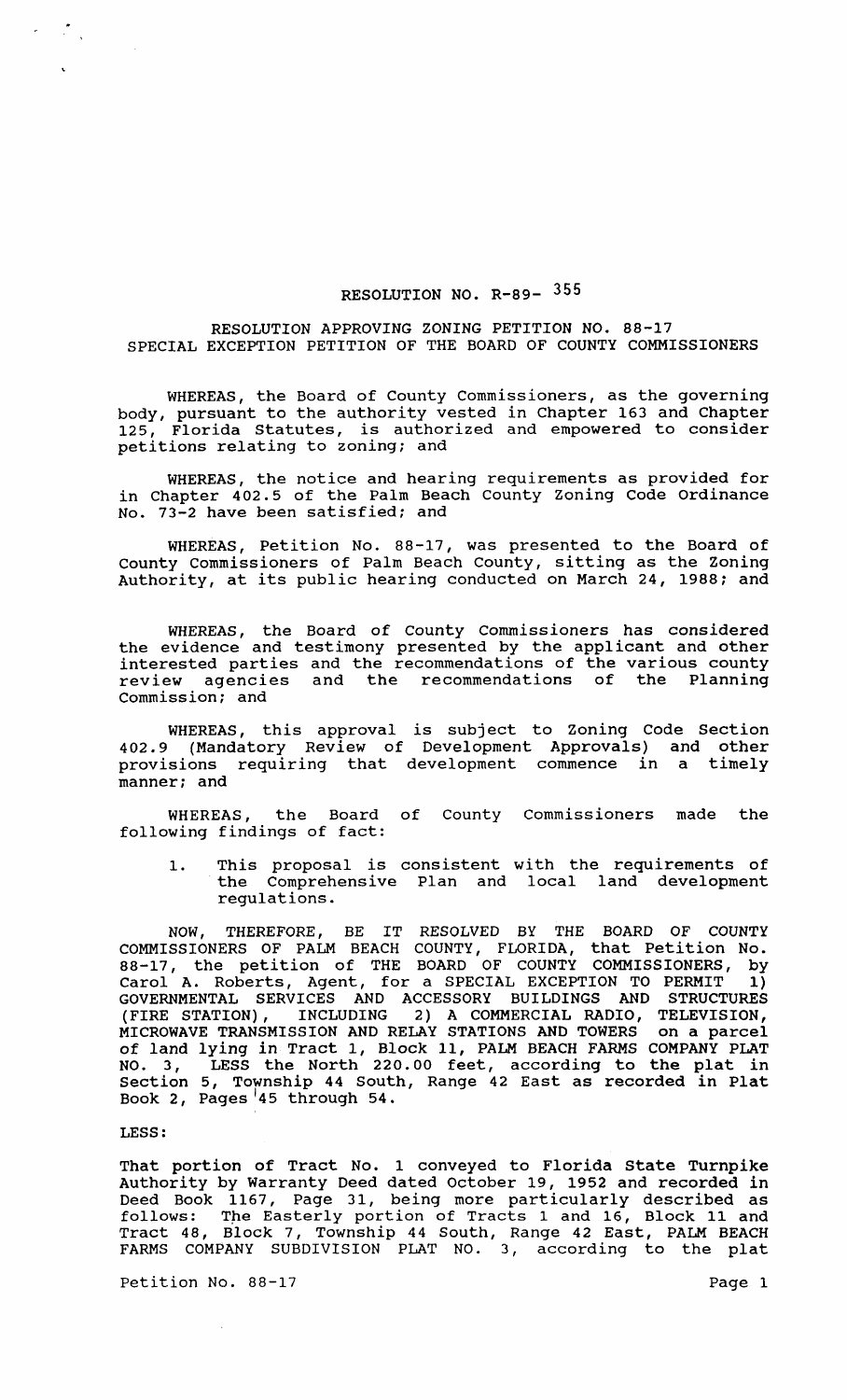thereof as recorded in Plat Book No.2, Page 46, measuring 100.00 feet along the South line and said Tract 16 and 110.70 feet along the North line of said Tract 48, excepting herefrom the Easterly 40.00 feet of said Tracts 1, 16 and 48, being located on the west side of Benoist Farms Road (80th Avenue South), west side of pioneer Road, in a RE-<br>approximately 220.00 feet north of Pioneer Road, in a RE-Residential Estate Zoning Dlstrlct, was approved as advertlsed, subject to the following conditions:

- 1. The petitioner shall preserve and incorporate existing native canopy and understory vegetation into the project design. Clearing shall be limited to the project design: exemployed make the necessary improvements with the construction of the building, tower, and parking. The native canopy and understory vegetation shall be preserved as shown on Exhibit No. 13 of the official zoning file, with additional reasonable measures taken to preserve vegetation around the 110 foot radio tower and within the front setback, as shown on the site plan.
- 2. Simultaneous with the submission to site Plan Review Committee, the petitioner shall submit the required breakpoint calculations for the proposed tower or relocate it to meet the required setbacks, or reduce the height to meet the minimum criteria of Section 500.10 of the Palm Beach County Zoning Code.
- 3. Prior to site plan certification, the site plan shall be revised to reflect the following:

a. Required fence for the towers

- 4. The application and engineering plans, calculations, etc. to construct well and/or septic tank must be submitted to the Health Department prior to site plan approval (or prior to issuance of Building Permit for straight rezoning).
- 5. Because water service is available to the property, a well shall not be approved for potable water use.
- 6. The developer shall retain the stormwater runoff in accordance with all applicable agency requirements in accordance with all applicatio agons, logalization. However, at a minimum, this development shall retain onsite three (3) inches of the stormwater runoff generated by a three (3) year-one (1) hour storm as required by the Permit Section, Land Development Division. The Permit Section, Land Development Division. The<br>drainage system shall be maintained in an acceptable condition as approved by the County Engineer. In the event that the drainage system is not adequately maintained as determined by the County Engineer, this matter will be referred to the Code Enforcement Board for enforcement.

7. within 90 days of approval of this project, the Petition No. 88-17 Page 2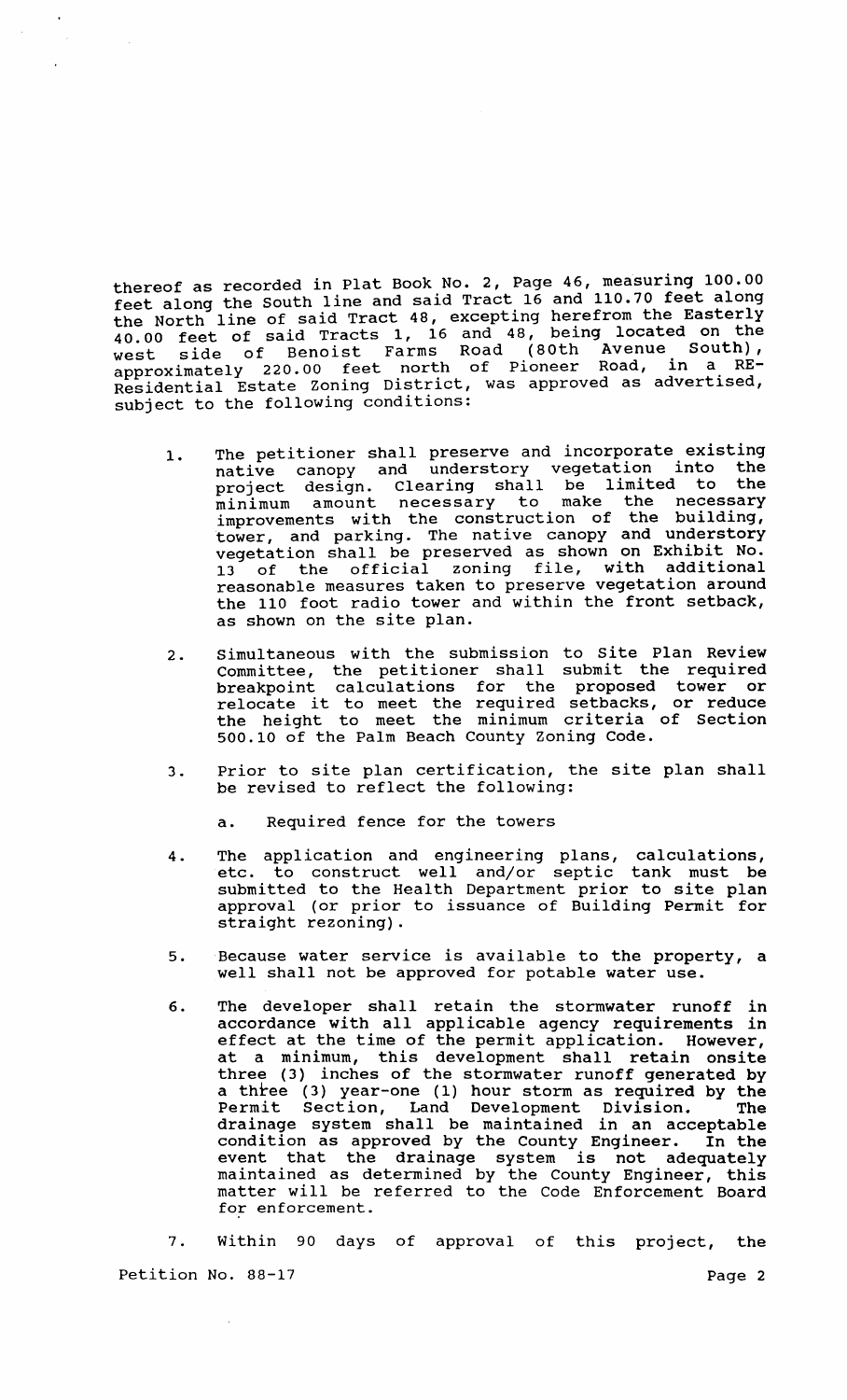property owner shall convey to Palm Beach County by road right-of-way warranty deed for Benoist Farms Road, 80 feet west of the existing west right-of-way line of the Lake Worth Drainage District E2 Canal free of all encumbrances and encroachments. Petitioner shall encumbrances and encroachments. Petitioner shall<br>provide Palm Beach County with sufficient documentation acceptable to the Land Acquisition Division to ensure that the property is free of all encumbrances and encroachments.

- 8. The property owner shall construct a left turn lane, south approach on Benoist Farms Road at the project's entrance road concurrent with onsite paving drainage improvements.
- 9. Failure to comply with the conditions herein may result in the denial or revocation of a building permit; the issuance of a stop work order: the denial of a certificate of Occupancy on any building or structure; or the denial or revocation of any permit or approval for any developer-owner, commercial-owner, lessee, or user of the subject property. Appeals from such action may be taken to the Palm Beach County Board of Adjustment or as otherwise provided in the Palm Beach County zoning Code. Violations of the conditions herein shall constitute violations of the Palm Beach County shall constitute violations of the Palm Beach County<br>Zoning Code.
- 10. The use of the tower shall be limited to the use of a radio communication and relay tower for governmental use.
- 11. Simultaneously with application for Site Plan Review Committee certification, the petitioner shall present evidence that they do not encroach into or through an established public or private airport approach plan, as determined by the Federal Aviation Administration.
- 12. The use of the site shall be limited to a Fire Rescue station and one (1) radio reception and transmission tower, no more than 110 feet in height. No commercial radio, television, microwave transmission or relay station shall be permitted.
- 13. The use of sirens shall be limited to the minimum necessary to assure the public safety, as provided in Florida statutes.

Commissidner Wilken moved for approval of the petition. The motion was seconded by Commissioner Marcus and upon being put to a vote, the vote was as follows:

| Carol A. Roberts  | $-\,-$                   | Aye    |
|-------------------|--------------------------|--------|
| Carol J. Elmquist | $\overline{\phantom{m}}$ | Absent |
| Karen T. Marcus   | $\overline{\phantom{m}}$ | Aye    |
| Dorothy Wilken    | $--$                     | Aye    |
| Kenneth M. Adams  |                          | Aye    |

Petition No. 88-17